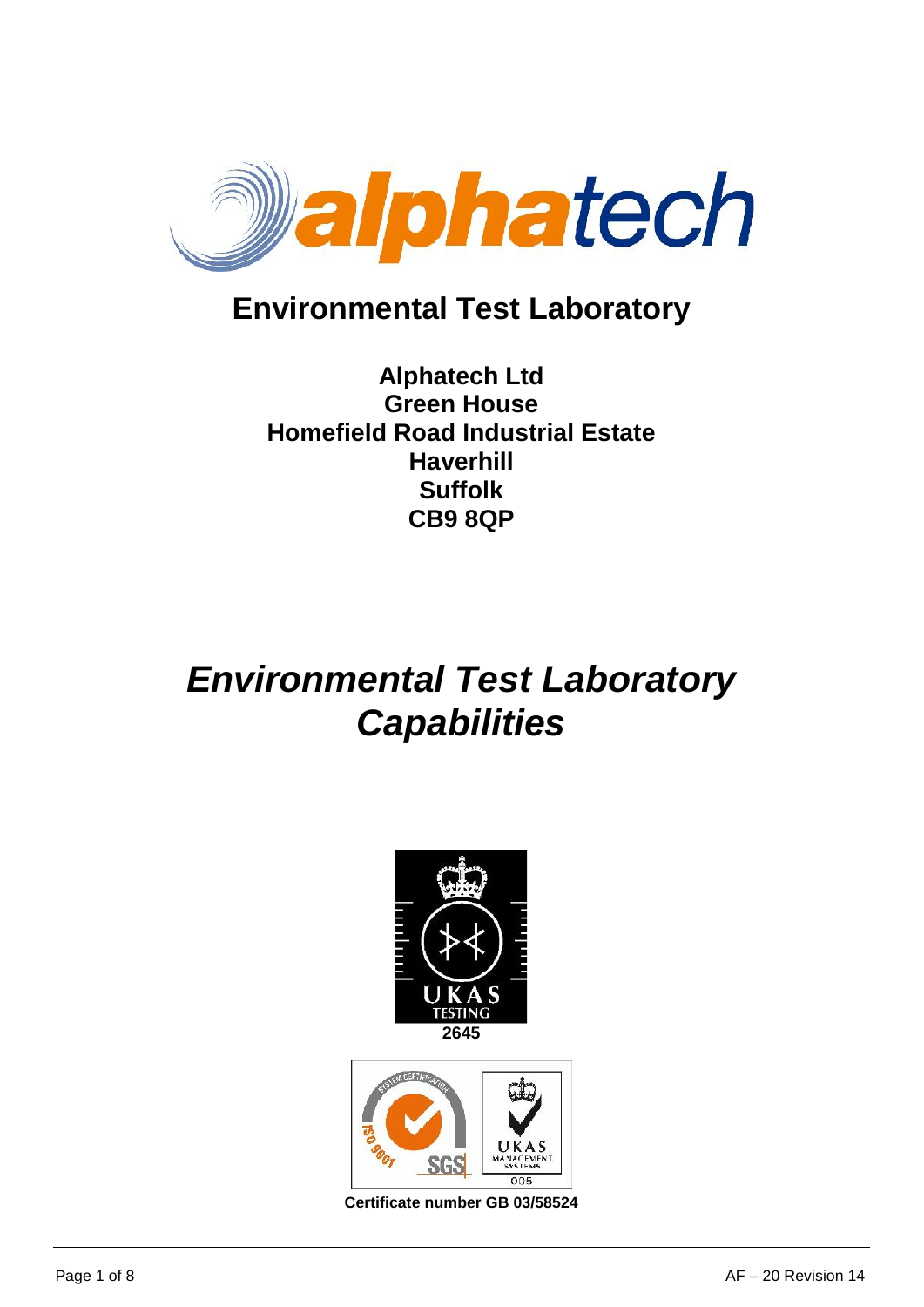



### *Environmental Test Laboratory - Capabilities*

#### **Introduction:**

This document describes the capabilities of Alphatech's Environmental Test Laboratory.

Alphatech was established in 1997 and has an excellent reputation for the sales, service and repair of both new and used environmental test equipment.

During April of 2002, Alphatech moved into purpose built premises that included an area assigned for an Environmental Test Laboratory.

This was a long-term growth plan for Alphatech, one of the objectives being to provide a 'Best in Class' Environmental Test Laboratory to meet and support our Customer's ongoing test requirements.

In February of 2003, Alphatech was assessed and certified as meeting the requirements of ISO 9001:2000. In July of 2004, Alphatech was granted UKAS Test Laboratory Accreditation to ISO/IEC 17025.

A further extension to our Scope of Accreditation was granted by UKAS in April of 2006 to add Salt Spray, additional Mechanical Shock Test facilities and a 'Walk In' Climatic Chamber to our capabilities.

In October of 2007, as the result of our planned capability improvements and continuous improvement philosophy, Alphatech moved into larger premises and we have further extended our Scope of Accreditation to meet the increasing requirements of our customers.

Copies of our ISO 9001:2008 and ISO/IEC 17025: 2005 accreditation certificates are attached for your information.

Included in this document are details of the capabilities of our Environmental Test Laboratory.

Full details of our UKAS Schedule of Accreditation can be found at the UKAS website:

http://www.ukas.org/testing/schedules/Actual/2645Testing%20Single.pdf

#### **Contact Information:**

For further information, please contact:

Paul Lee Senior Environmental Test Engineer Tel: 01440 714709 Fax: 01440 714706 Email: paul.lee@alphatech.co.uk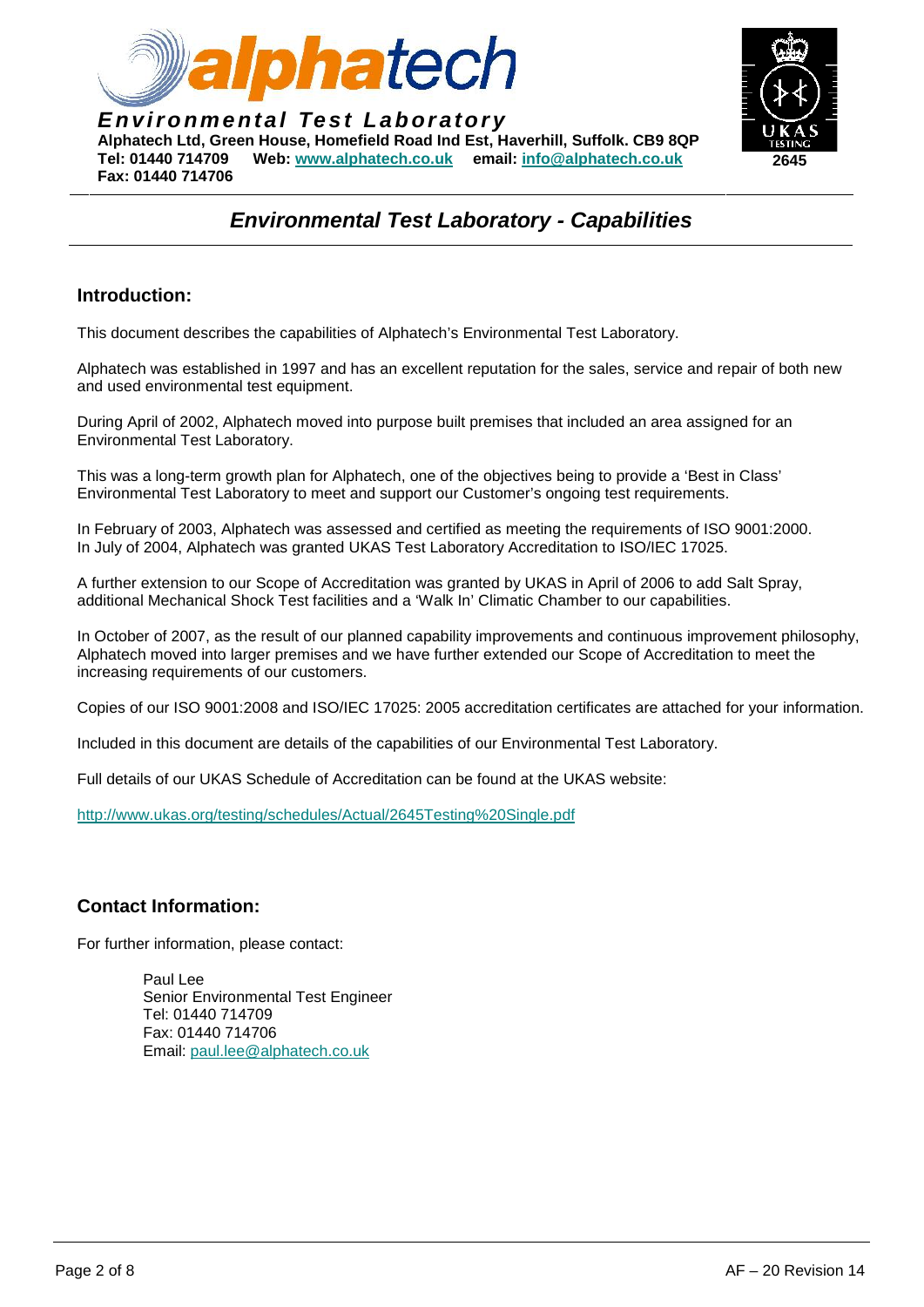



| <b>UKAS Accredited Climatic Tests</b>    |                                                                         |                              |  |  |
|------------------------------------------|-------------------------------------------------------------------------|------------------------------|--|--|
| <b>Test Description:</b>                 | <b>Maximum Severity:</b>                                                | <b>Equipment:</b>            |  |  |
| Low Temperature                          | $-70^{\circ}$ C                                                         | <b>Temperature Chamber</b>   |  |  |
|                                          | $-60^{\circ}$ C                                                         | Walk In Climatic Room        |  |  |
| <b>High Temperature</b>                  | $+180^{\circ}$ C                                                        | <b>Temperature Chamber</b>   |  |  |
|                                          | $+80^{\circ}$ C                                                         | Walk In Climatic Room        |  |  |
| Change of Temperature<br>(Gradual)       | -70 $^{\circ}$ C to +180 $^{\circ}$ C<br>Ramp Rate = $20^{\circ}$ C/min | <b>Temperature Chamber</b>   |  |  |
|                                          | $-60^{\circ}$ C to $+80^{\circ}$ C<br>Ramp Rate = $1^{\circ}$ C/min     | Walk In Climatic Room        |  |  |
| Change of Temperature<br>(Thermal Shock) | Transition Time < 10 seconds<br>-70 $^{\circ}$ C to +200 $^{\circ}$ C   | <b>Thermal Shock Chamber</b> |  |  |
| Damp Heat<br>(Steady State & Cyclic)     | +20 $^{\circ}$ C to +85 $^{\circ}$ C<br>50%RH to 95%RH                  | <b>Climatic Chamber</b>      |  |  |
|                                          | +20 $^{\circ}$ C to +60 $^{\circ}$ C<br>50%RH to 95%RH                  | Walk In Climatic Room        |  |  |
| Altitude                                 | 70,000 feet                                                             | <b>Altitude Chamber</b>      |  |  |
| Salt Spray                               | <b>Neutral Salt Spray</b>                                               | Salt Spray Chamber           |  |  |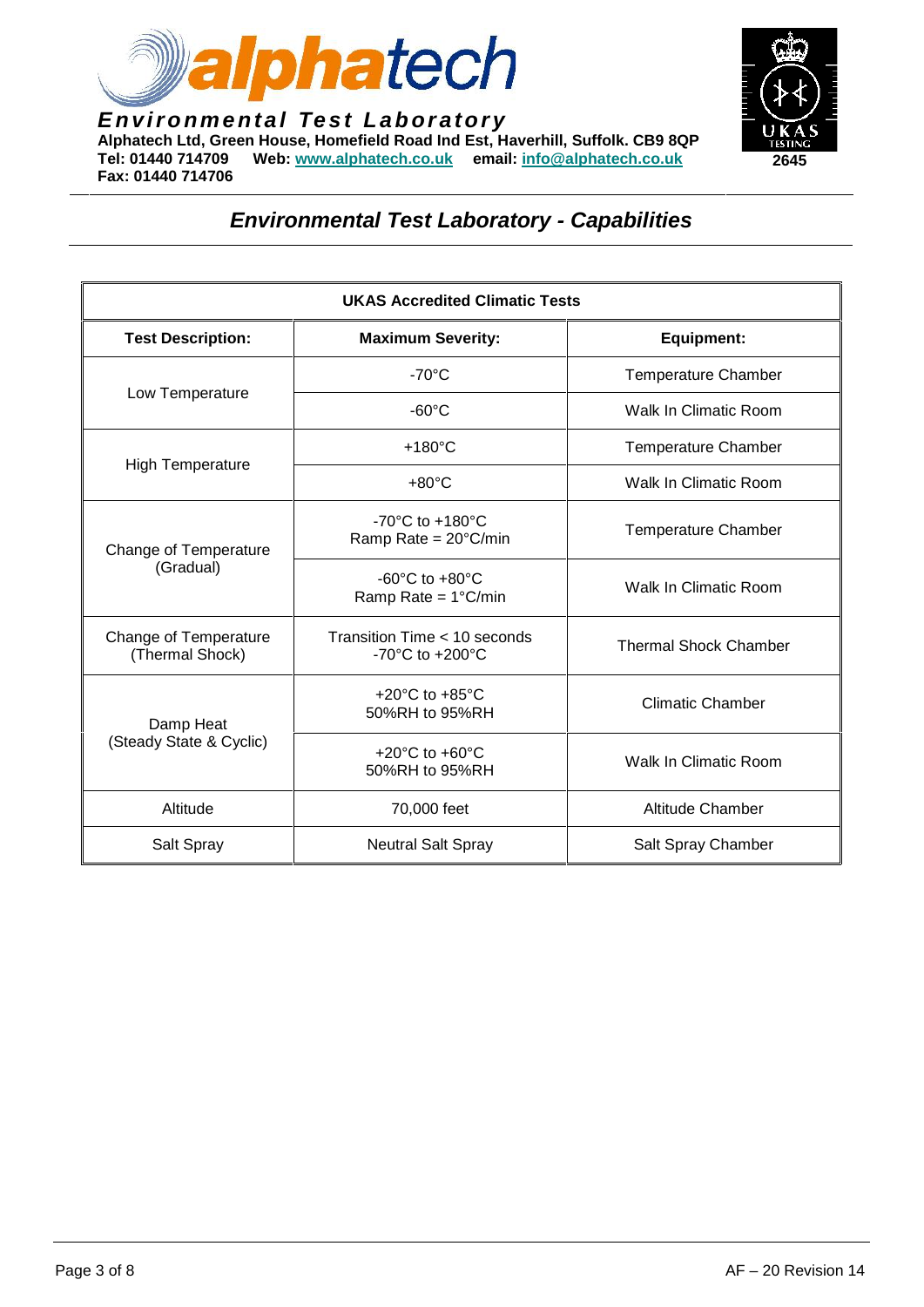



|                                                                                 | <b>UKAS Accredited Dynamic Tests</b>                                                                                                                                                |                                                                      |
|---------------------------------------------------------------------------------|-------------------------------------------------------------------------------------------------------------------------------------------------------------------------------------|----------------------------------------------------------------------|
| <b>Test Description:</b>                                                        | <b>Maximum Severity:</b>                                                                                                                                                            | <b>Equipment:</b>                                                    |
| Vibration (Sinusoidal)                                                          | Peak Thrust = $26.7kN$<br>Frequency Range = 5Hz to 2000Hz<br>Displacement = $\pm 25.5$ mm                                                                                           | <b>Vertical Axis Shaker</b><br><b>Standard Laboratory Conditions</b> |
|                                                                                 | Peak Thrust = $8.9kN$<br>Frequency Range = $5Hz$ to 2000Hz<br>Displacement = $\pm 25.5$ mm<br>Temperature = -40 $^{\circ}$ C to +100 $^{\circ}$ C<br>Ramp Rate = $10^{\circ}$ C/min | Vertical Axis Shaker with<br><b>Combined Temperature Chamber</b>     |
| Vibration (Random)                                                              | RMS Thrust = $22.24kN$<br>Frequency Range = $5Hz$ to 2000Hz<br>Displacement = $±25.5$ mm                                                                                            | <b>Vertical Axis Shaker</b><br><b>Standard Laboratory Conditions</b> |
|                                                                                 | RMS Thrust = $8.9kN$<br>Frequency Range = 5Hz to 2000Hz<br>Displacement = $±25.5$ mm<br>Temperature = -40 $^{\circ}$ C to +100 $^{\circ}$ C<br>Ramp Rate = $10^{\circ}$ C/min       | Vertical Axis Shaker with<br><b>Combined Temperature Chamber</b>     |
| <b>Mechanical Shock</b>                                                         | Half Sine, Sawtooth, Trapezoidal<br>Acceleration = 80gn pk *<br>Pulse Width = $100ms$ **                                                                                            | <b>Vertical Axis Shaker</b><br><b>Standard Laboratory Conditions</b> |
| * Dependant on<br><b>Pulse Width</b>                                            | Half Sine, Sawtooth, Trapezoidal<br>Acceleration = 50gn pk *<br>Pulse Width = 100ms **<br>Temperature = $-40^{\circ}$ C to $+100^{\circ}$ C                                         | Vertical Axis Shaker with<br><b>Combined Temperature Chamber</b>     |
| ** Dependant on<br>Acceleration                                                 | <b>Half Sine</b><br>Acceleration = $200$ gn pk *<br>Pulse Width = 16ms **                                                                                                           | <b>MTS Shock System</b><br><b>Standard Laboratory Conditions</b>     |
| <b>Bump</b><br>* Dependant on<br>Pulse Width<br>** Dependant on<br>Acceleration | <b>Half Sine</b><br>Acceleration = $75$ gn pk $*$<br>Pulse Width = $50ms**$                                                                                                         | <b>Vertical Axis Shaker</b><br><b>Standard Laboratory Conditions</b> |
|                                                                                 | <b>Half Sine</b><br>Acceleration = $50$ gn pk $*$<br>Pulse Width = $50ms**$<br>Temperature = $-40^{\circ}$ C to $+100^{\circ}$ C                                                    | Vertical Axis Shaker with<br><b>Combined Temperature Chamber</b>     |
| Free Fall                                                                       | $Mass = 45Kg$<br>Height = $1m$                                                                                                                                                      | <b>Drop Tester</b>                                                   |
| Drop & Topple                                                                   | $Mass = 45Kg$                                                                                                                                                                       | n/a                                                                  |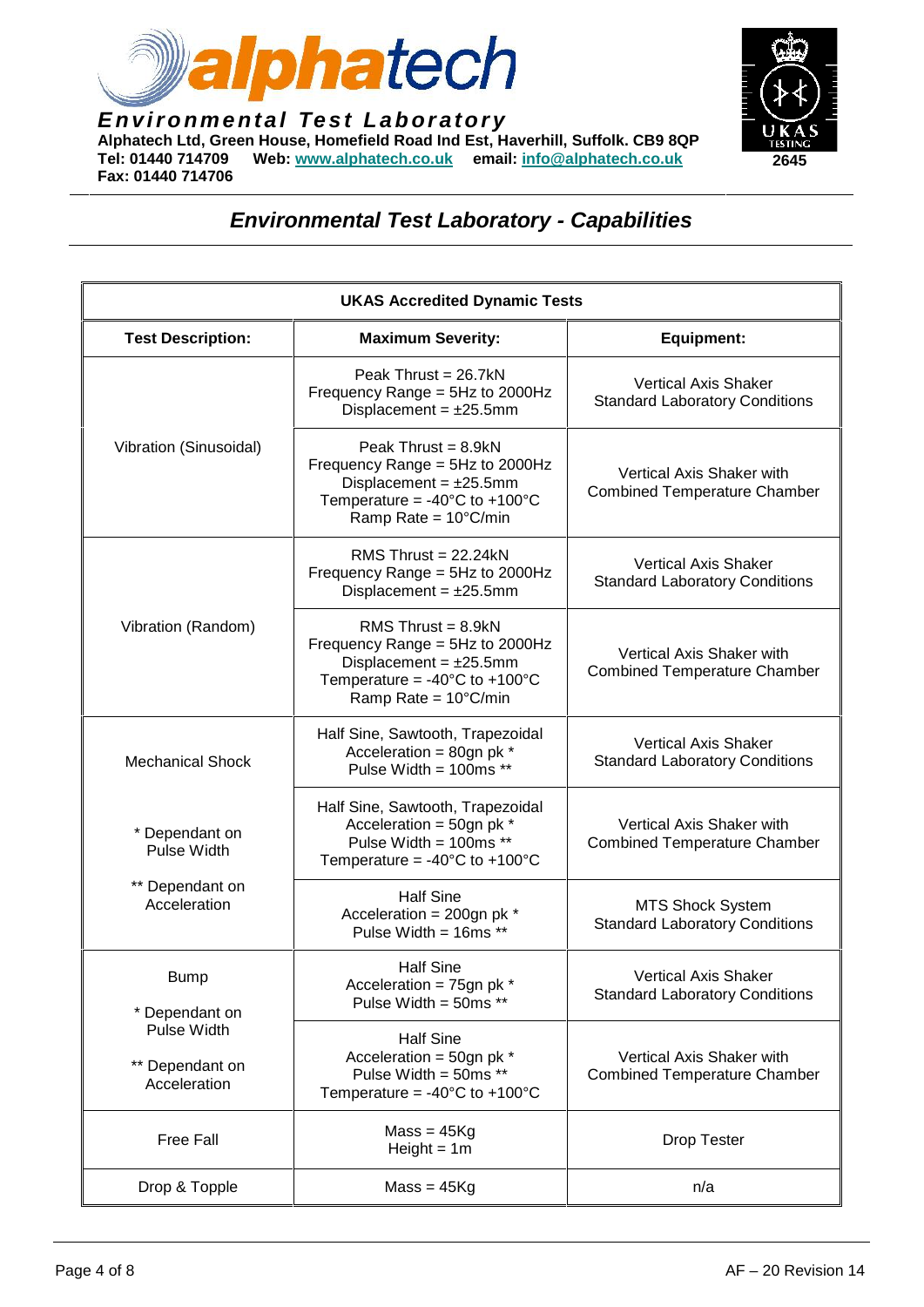



| <b>UKAS Accredited Ingress Protection Tests</b> |                                 |  |
|-------------------------------------------------|---------------------------------|--|
| <b>Test Description:</b>                        | <b>Equipment:</b>               |  |
| IP <sub>1</sub> X                               | <b>Test Probe</b>               |  |
| IP <sub>2</sub> X                               | <b>Test Probe</b>               |  |
| IP <sub>3</sub> X                               | <b>Test Probe</b>               |  |
| IP4X                                            | <b>Test Probe</b>               |  |
| IP <sub>5</sub> X                               | Dust Chamber                    |  |
| IP <sub>6</sub> X                               | Dust Chamber with Vacuum System |  |
| IPX1                                            | Dripping Water Chamber          |  |
| IPX2                                            | Dripping Water Chamber          |  |
| IPX3                                            | Spray Rose                      |  |
| IPX4                                            | Spray Rose                      |  |
| IPX <sub>5</sub>                                | Spray Nozzle                    |  |
| IPX <sub>6</sub>                                | Spray Nozzle                    |  |
| IPX7                                            | <b>Immersion Tank</b>           |  |
| IPX8                                            | <b>Submersion Tank</b>          |  |
| IPX9                                            | Spray Chamber                   |  |

| <b>UKAS Accredited HALT &amp; HASS</b> |                                                                                                                         |                                                |  |  |
|----------------------------------------|-------------------------------------------------------------------------------------------------------------------------|------------------------------------------------|--|--|
| <b>Test Description:</b>               | <b>Maximum Severity:</b>                                                                                                | Equipment:                                     |  |  |
| <b>HALT &amp; HASS</b>                 | Frequency Range = 10Hz to 5000Hz<br>Temperature = $-90^{\circ}$ C to $+200^{\circ}$ C<br>Ramp Rate = $60^{\circ}$ C/min | <b>QualMark HALT Chamber</b><br>6DOF Vibration |  |  |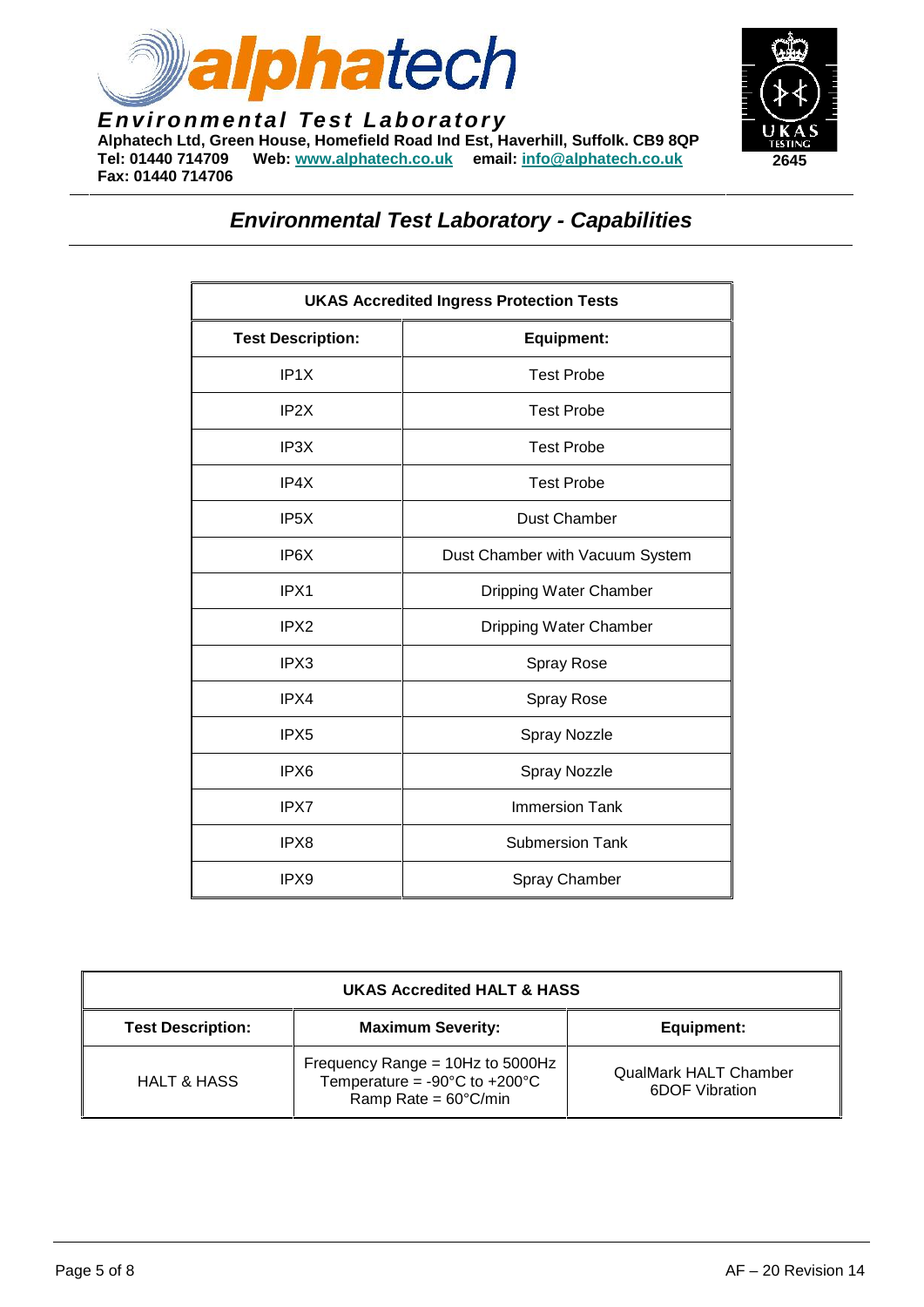



| <b>Non-UKAS Accredited Tests</b>                  |                                                      |  |
|---------------------------------------------------|------------------------------------------------------|--|
| <b>Test Description:</b>                          | <b>Equipment:</b>                                    |  |
| Dewing                                            | <b>Climatic Chamber</b>                              |  |
| <b>Chemical Resistance</b>                        | Temperature Chamber                                  |  |
| Impact<br>(UL1703)                                | <b>Temperature Chamber</b><br>535g, Ø2" Steel Sphere |  |
| Impact<br>(ST/SG/AC.10/11)                        | Impact Fixture                                       |  |
| <b>External Short Circuit</b><br>(ST/SG/AC.10/11) | <b>Short Circuit System</b>                          |  |
| Overcharge<br>(ST/SG/AC.10/11)                    | Various PSUs                                         |  |
| <b>Automotive Transients</b>                      | <b>Waveform Generators &amp; Power Amplifiers</b>    |  |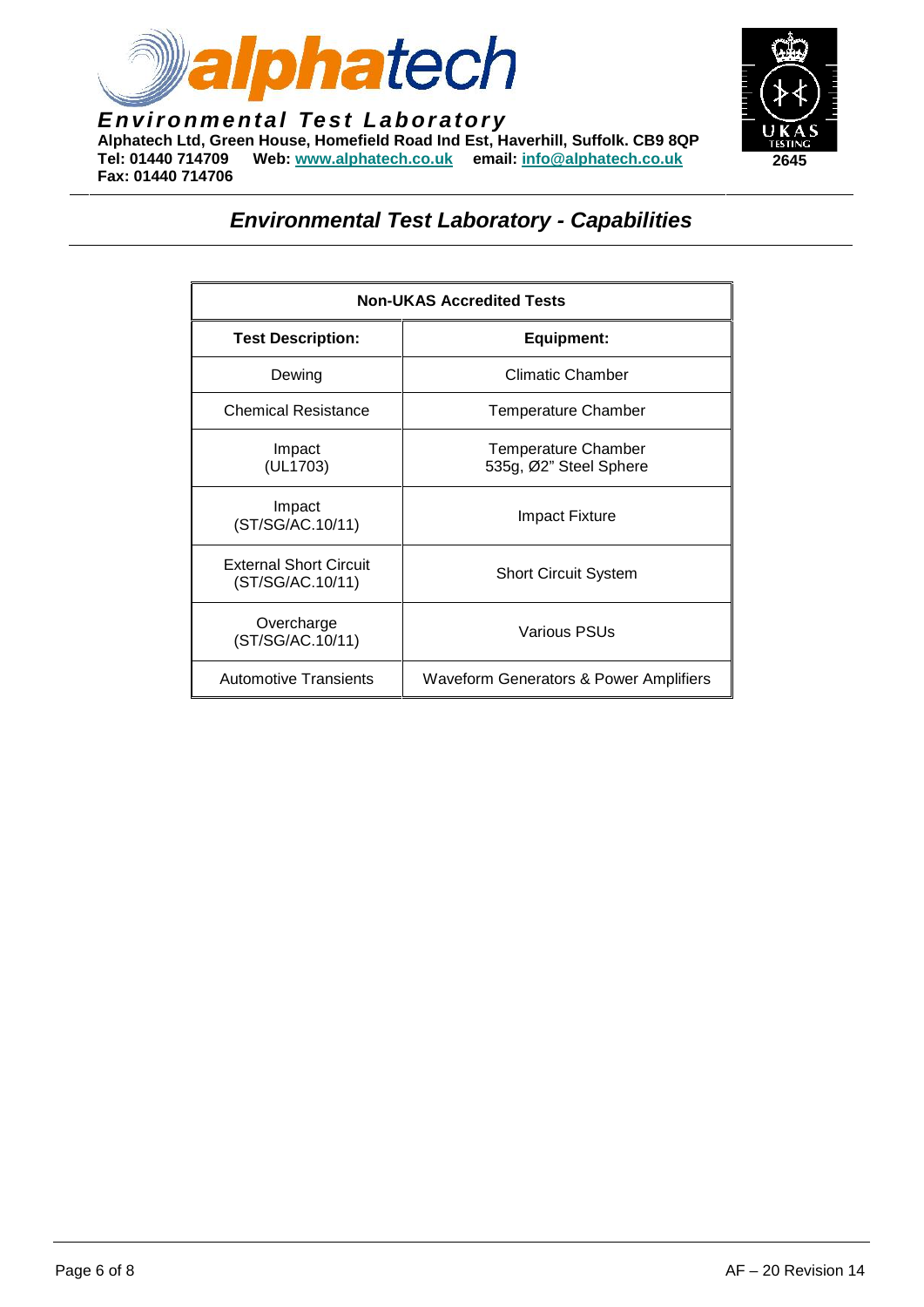